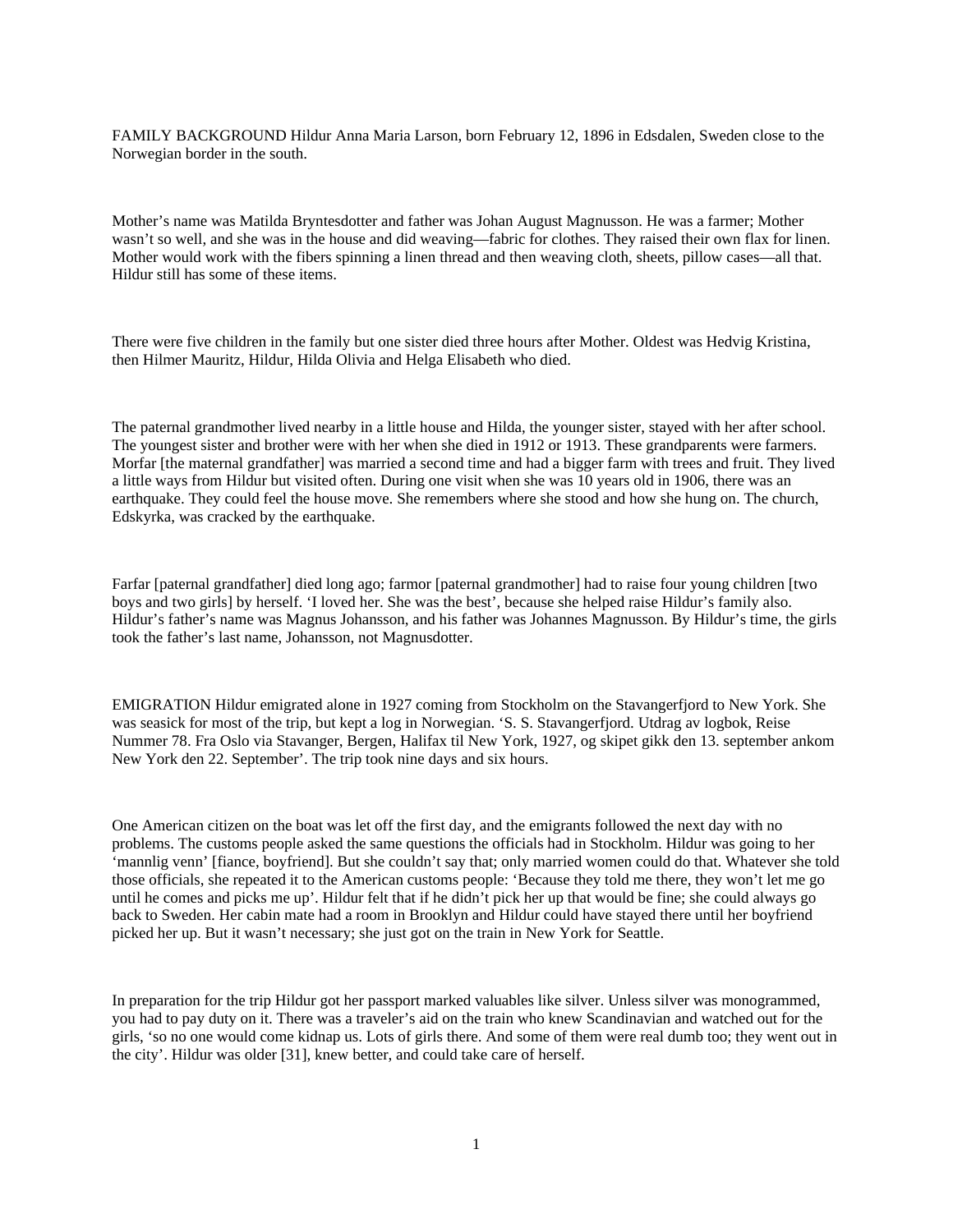Hildur wanted to say good-by to her entire family in Dals  $L\tilde{A}^{\sigma}$ n, her sister in Stockholm and the brother in Fredriksberg. After that, the train continued to Oslo where she boarded the Stavangerfjord. In Oslo, she had two aunts [father's sisters]. She had stayed and taken care of one of the aunts with arthritis for eight and a half years. The other aunt had lived in New York for 19 years before coming home to take care of the arthritic sister. Both were in Oslo when Hildur emigrated. She stayed with them a few days. Her boyfriend had sent the ticket.

MEETING HUSBAND IN NORWAY Hildur met her husband in Oslo when she worked with her aunt. One day in 1922-3, Hildur, her sister, and her friend were eating ice cream, listening to music and having a good time at an outdoor cafe in Oslo. Three fellows wanted to share the table. The girlfriend had gone to school with them, so she introduced the fellows and 'assured them there was plenty of room for three more'. He was in the last month of business school in Oslo. Then he returned home to Strand looking for work. Not many jobs were available, so he stayed one year with a brother and helped build his house. Came back to Oslo for a two week vacation and stayed at Hildur's aunt's place while he looked for work. Not finding any, he finally went home saying 'I'll go to America'. Hildur said 'Go ahead. But I didn't think he meant it'. They continued to correspond, and he left for America from Bergen.

She felt sad when she left Oslo. Hildur's sister had come to Oslo to care for the two aunts. So she and the aunt [who lived in America] accompanied her to the boat, said good-bye, and waved. 'I waved back, and there I was. I'd been saying good-bye all along from Stockholm, but that was the worst'.

1 She didn't stay overnight in New York but got right on the train. The traveler's aid [a man] took Hildur out to a restaurant. After she ate, she had sandwiches made up for herself and some friends on the train and bought some fruit, postcards in Norwegian, and stamps. This was in St. Paul or some place between New York and Seattle. She also sent a telegram to her boyfriend in Hoquiam stating that she'd arrive a certain day, and he was to meet her. She got up early that day, got dressed, and had breakfast. When she looked up and out the window, they were in Seattle and 'I saw him walking' with another boy whose brothers were on the same train.

'When I saw him, I run out of the train, of course. And the porter, he come after me to see what happened'. The porter was a tall, Negro man and she hadn't seen black people before. Hildur was wearing a brown suit and lost a button when she hopped off the train, but took time to pick it up before she met him. Then he and the other boy came on board. Marriage in America: The traveler's aid said they had to notify him within 24 hours that they were married. So they continued on the train to Hoquiam. On September 30, 1927, they went to a Swedish pastor [Hilen ?] in Aberdeen, and he performed the ceremony in Swedish, and 'I cried'. They had their golden wedding two years ago. The pastor's daughter played the organ at the wedding, and they had coffee after with the witnesses. This girl's fiance lived in Stockholm and she was going there to marry him. Settling in: Her husband could speak English. He had lived up in the woods at first, as did most of the Norwegians. These were hard times, and he got work for awhile at the sawmill. In 1930, the first child, Judith was born. They moved to Tacoma on New Year's Eve in 1933. There was a bad flood in Hoquiam; motorboats were in the streets and could tie up to the tops of tents. Someone drove them up here leaving most of the furniture behind. They lived on Ainsworth at first because husband had a cousin across the street. After that they had a little house where Edgar was born in 1935.

To do the shopping in Tacoma, Hildur pointed. In Hoquiam there were so many Norwegians, Swedes, and Swedish-Finns—something she'd never heard of before. There were all kinds of stores where Swedish was spoken, so she had very little problems there with the language.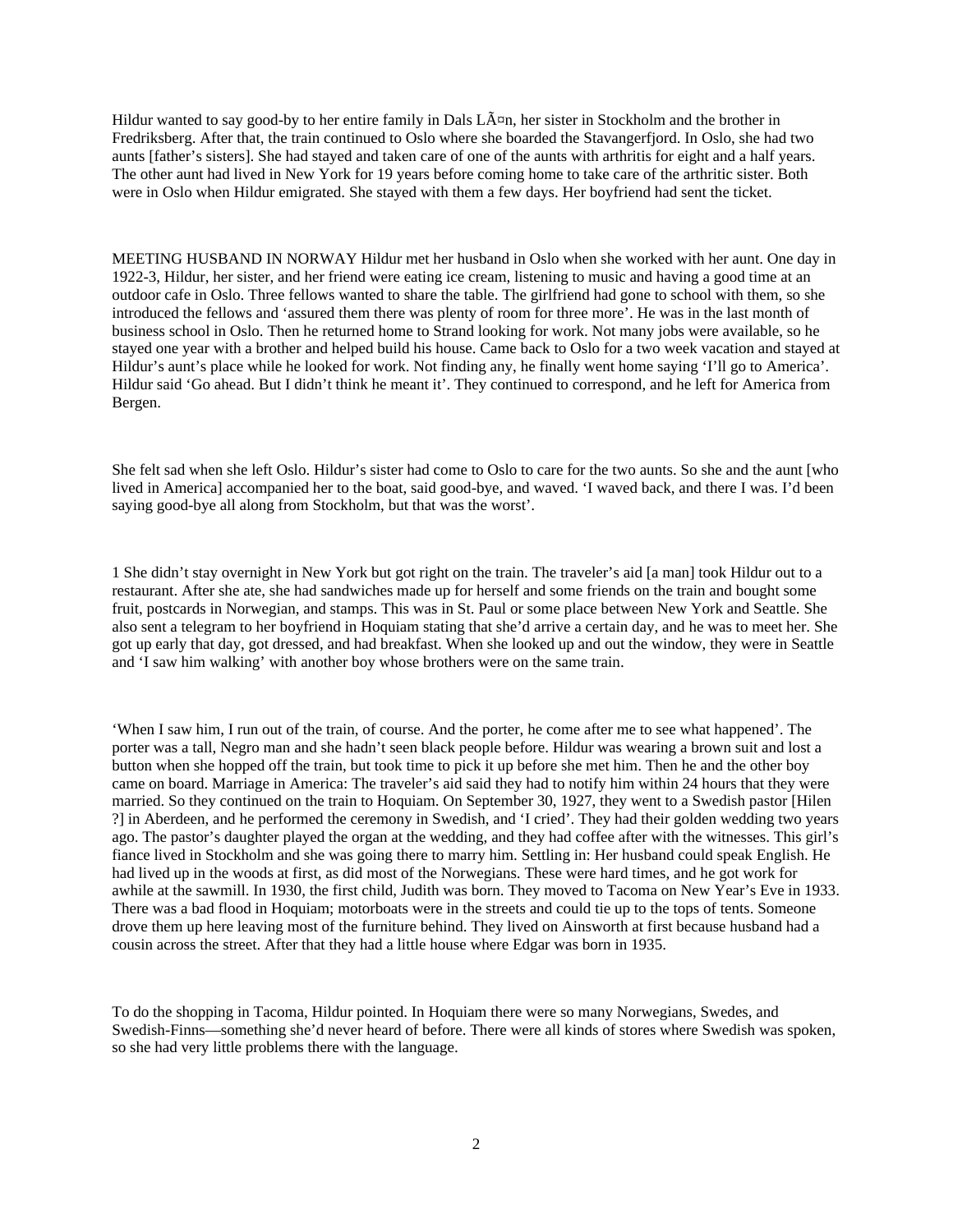Her wedding dress was black silk with a pleated white silk front which she brought with her. She didn't bring any heavy clothes, including a good wool coat, because they said she didn't need any. 'I about froze the first winter'. She bought a big trunk in Oslo, packed it and traveled with it across the world. Still has the trunk.

There was so much rain in Hoquiam; she didn't like that nearly as well as Tacoma. Tacoma was a larger city, which was familiar to her and reminded her of Oslo and Stockholm. Swedish friends [Mrs. Atterberg?] from Tacoma visited her in Hoquiam. And Hildur took the bus between Tacoma and Seattle to visit her friends. Once when her husband was out of town, she and the children traveled and stayed in Seattle with a friend.

Her husband became a citizen around 1941-2. He worked up in the woods until the fall of 1939 until the strike hit. Then he began work in Tacoma. She never became a citizen because she didn't plan to stay. She made plans with a friend to take English at Jason Lee School, but then Edgar came and she didn't have the time. But her friend did. She and her husband were editors of the Western Viking. Hildur wrote some poems for the paper; some in Swedish and some in English.

Hildur hadn't learned much about America from her aunt in Oslo, because Hildur was in Stockholm when this aunt was in New York. The aunt had wanted Hildur to come to New York many times and years ago starting when Hildur was 12. Before Hildur went to Oslo, she worked two years in a hospital in Stockholm as she wanted to be a nurse. But she was too young to start training. Then she changed her mind and just worked there [Ebenezer ? Hospital], and loved it. Sister Sofia, the head deaconess, had a nephew in New York. While visiting him, she had been invited to Hildur's aunt's house [Martin and Maria Lauritson ?] in Brooklyn. 'The world was small'.

When Judith started school, Hildur decided to stay in the United States. 'You find out by and by that things don't go the way you think'.

Hildur and husband spoke Norwegian in the home, so Judith spoke it very well when she began grammar school at Stanley. When they moved, the children attended Jefferson.

CHURCH AND ORGANIZATIONS Belonged to the Norwegian Lutheran Church—Emmanuel—on Stevens. Then they moved to 16th and K to a better house and to be closer to the bus and her husband's work at General Hardwood. The children started Sunday School in Our Saviors on G St. Then they transferred to Central Lutheran by Stadium. On their golden anniversary they received a telegram from President Carter and his wife.

Her husband belonged to the Sons of Norway; she joined too, but didn't go very often because of the children. She belonged to the Ladies Aid in church. She could speak Scandinavian with friends on K St. She didn't want to learn English, so she read mainly books and magazines from Sweden. A magazine salesman came to the house one day, and she explained why she didn't read any English magazines. He replied 'How do you expect to learn if you don't try? I got so angry I started to learn—just started to read'. She learned by reading children's books and then reading them out loud to her children. She still receives and reads the Svenska Journalen but it takes so long to reach America nowdays.

Hildur never returned to Sweden for a visit but her son, Edgar, has. He visited his father's family in Norway. His